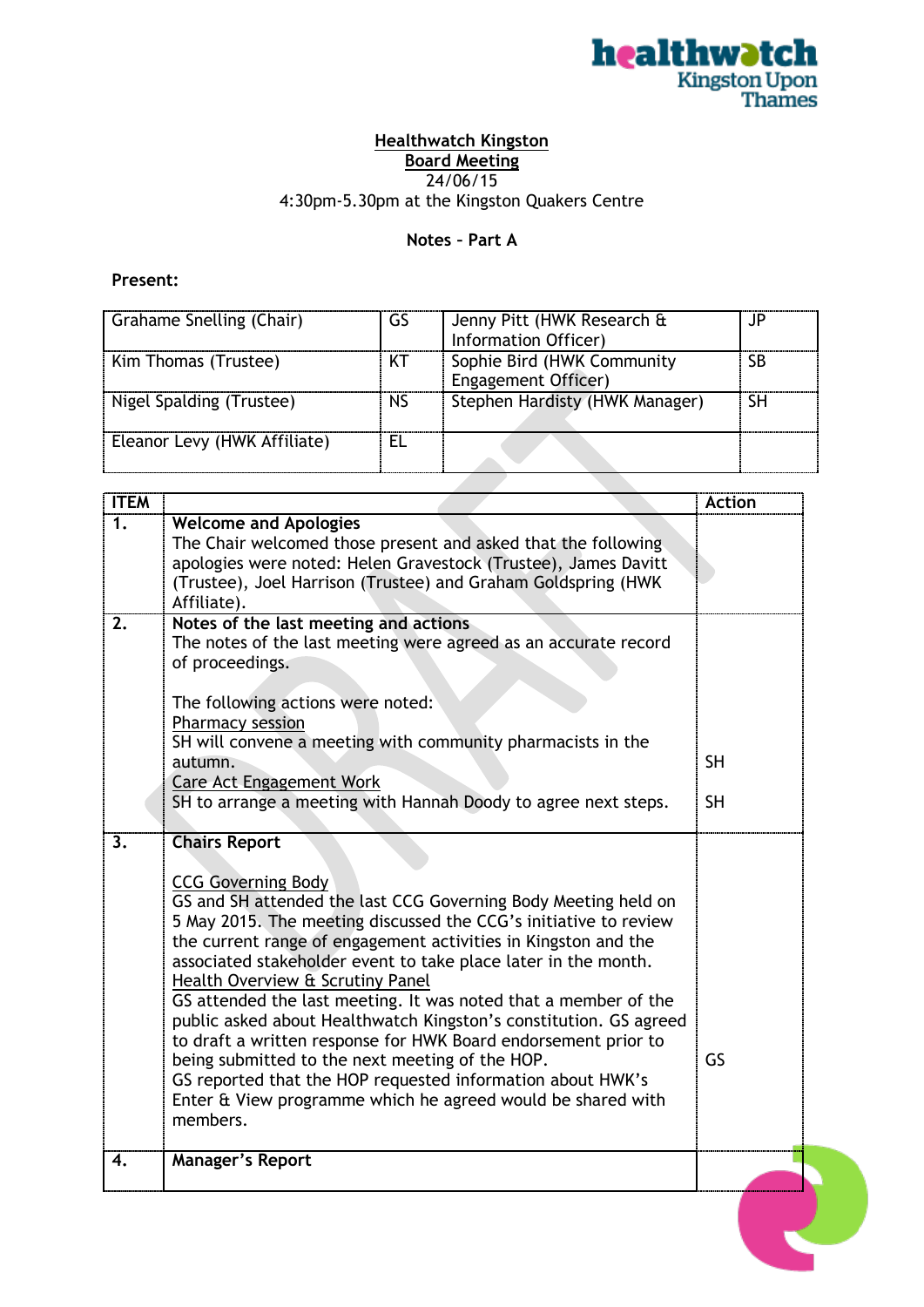

| SH referred to a previous communication with the Board detailing<br>a number of initiatives to improve engagement processes and             |  |
|---------------------------------------------------------------------------------------------------------------------------------------------|--|
| extend the reach of HWK with the local community. These                                                                                     |  |
| proposed new developments will specifically target the following                                                                            |  |
| objectives:                                                                                                                                 |  |
| Promoting the role of HWK, its activities and achievements<br>٠                                                                             |  |
| Increasing awareness and participation<br>٠                                                                                                 |  |
| Recruiting volunteers<br>$\bullet$                                                                                                          |  |
| Increasing membership<br>$\bullet$                                                                                                          |  |
| Networking<br>$\bullet$                                                                                                                     |  |
| Developing stakeholder relationships<br>$\bullet$                                                                                           |  |
| <b>Evaluating effectiveness</b><br>$\bullet$                                                                                                |  |
| Tackling stigma and discrimination<br>$\bullet$                                                                                             |  |
| The proposals include:                                                                                                                      |  |
| The Working Lunch - to invite people to HWK where they will be                                                                              |  |
| offered lunch alongside a presentation on HWK, why it exists, its                                                                           |  |
| priorities and how it will have a positive impact on improving                                                                              |  |
| health and social care services in Kingston. The presentation                                                                               |  |
| would then be followed by an audience led discussion about how                                                                              |  |
| they would like to be involved and what they need to remain<br>motivated and interested.                                                    |  |
| Spotlight (bi-monthly series of articles) - to highlight one or more                                                                        |  |
| of the following on a specific service area that HWK recognises as                                                                          |  |
| being of high quality.                                                                                                                      |  |
| The Garden Party - to invite trustees, volunteers, service users                                                                            |  |
| and other stakeholders to celebrate a year in the life of HWK. The                                                                          |  |
| event could be used to publicise our annual report in an informal<br>environment and to highlight our work over the coming months.          |  |
| Loud & Clear - bi-monthly website series of articles written by our                                                                         |  |
| volunteers describing why they joined HWK, the work they do and                                                                             |  |
| what they get out of it.                                                                                                                    |  |
| ArtsWatch - monthly website feature highlighting media that                                                                                 |  |
| sends out positive images about people with disability and                                                                                  |  |
| combats stigma and discrimination. This could involve film,<br>theatre, art exhibitions and music festivals.                                |  |
| Joint Strategic Engagement Workshop                                                                                                         |  |
| SH reported that following the workshop he and GS attended on 21                                                                            |  |
| May 2015 a steering group has been set up to take forward the                                                                               |  |
| recommendations. SH will be attending a meeting in July. In the                                                                             |  |
| meantime a paper will be presented to the HWB Board meeting on                                                                              |  |
| 24 <sup>th</sup> June. Consequently SH has been considering how HWK can add<br>value to the group's overall aim of improving individual and |  |
| community engagement. As the statutory body responsible for                                                                                 |  |
| championing the consumer voice SH suggested that HWK should                                                                                 |  |
| take a lead role in developing a model that will deliver an                                                                                 |  |
| improved, inclusive and effective engagement programme. SH                                                                                  |  |
| believes that the steering group will provide an opportunity to                                                                             |  |
| influence how this is done.                                                                                                                 |  |
|                                                                                                                                             |  |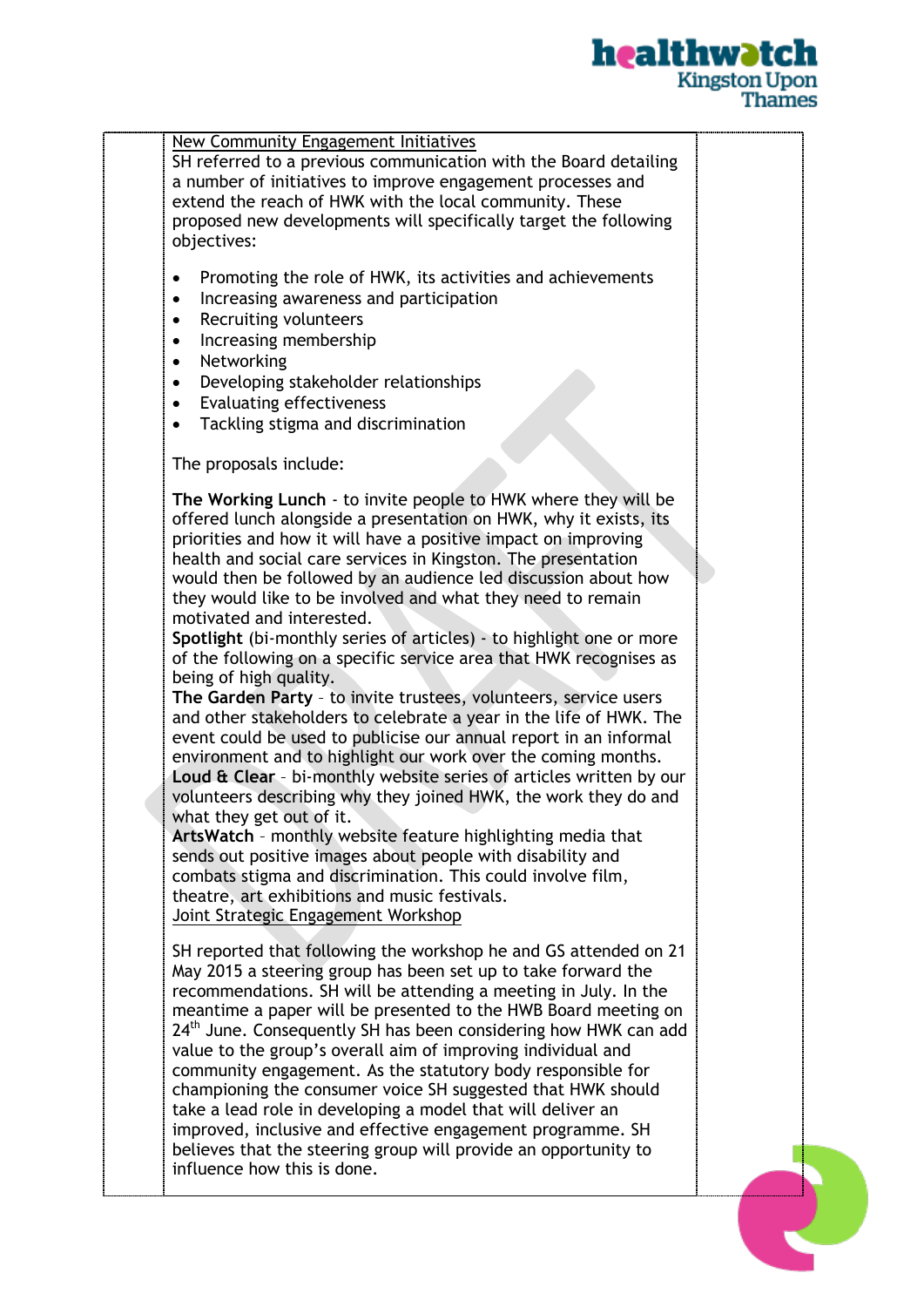|                                                                                                                                                                                                                                                                                                                                                                                                                                                                                                                                                                                                                                                                                                                                                                                                                                                                                                                                                                                                                                                                                                                                                                                                                                                                                                                                                                                                                                                       | <u>healthwətch</u><br><b>Kingston Upon</b><br><b>Thames</b> |
|-------------------------------------------------------------------------------------------------------------------------------------------------------------------------------------------------------------------------------------------------------------------------------------------------------------------------------------------------------------------------------------------------------------------------------------------------------------------------------------------------------------------------------------------------------------------------------------------------------------------------------------------------------------------------------------------------------------------------------------------------------------------------------------------------------------------------------------------------------------------------------------------------------------------------------------------------------------------------------------------------------------------------------------------------------------------------------------------------------------------------------------------------------------------------------------------------------------------------------------------------------------------------------------------------------------------------------------------------------------------------------------------------------------------------------------------------------|-------------------------------------------------------------|
| <b>Voluntary Sector Board</b>                                                                                                                                                                                                                                                                                                                                                                                                                                                                                                                                                                                                                                                                                                                                                                                                                                                                                                                                                                                                                                                                                                                                                                                                                                                                                                                                                                                                                         |                                                             |
| Following an invite from Councillor Julie Pickering SH attended the<br>meeting held on 16 <sup>th</sup> June 2015. SH provided a presentation on<br>HWK's strategy and work plans.                                                                                                                                                                                                                                                                                                                                                                                                                                                                                                                                                                                                                                                                                                                                                                                                                                                                                                                                                                                                                                                                                                                                                                                                                                                                    |                                                             |
| Partnership with Refugee Action Kingston                                                                                                                                                                                                                                                                                                                                                                                                                                                                                                                                                                                                                                                                                                                                                                                                                                                                                                                                                                                                                                                                                                                                                                                                                                                                                                                                                                                                              |                                                             |
| SH asked the Board to note the partnership agreement that has<br>been developed with Refugee Action Kingston. It was noted that<br>this was an opportunity to work much more closely with refugees<br>and asylum seekers.                                                                                                                                                                                                                                                                                                                                                                                                                                                                                                                                                                                                                                                                                                                                                                                                                                                                                                                                                                                                                                                                                                                                                                                                                             |                                                             |
| 5.<br><b>Task Group Updates</b>                                                                                                                                                                                                                                                                                                                                                                                                                                                                                                                                                                                                                                                                                                                                                                                                                                                                                                                                                                                                                                                                                                                                                                                                                                                                                                                                                                                                                       |                                                             |
| Mental Health<br>SB reported that the group's Enter & View visit to Tolworth<br>Hospital is due to take place in September and a meeting has<br>been arranged to meet with the service director to discuss<br>arrangements.<br><b>Hospital Services</b><br>JP reported that the group is investigating hospital discharges<br>and delayed transfers of care. A number of reports have been<br>requested from Kingston Hospital to inform this work.<br><b>Community Care</b><br>JP said that a meeting has been set up to meet with the<br>manager of the London Care Partnership Home in Surbiton for<br>young men with Learning Disabilities/complex needs. They will<br>liaise with the MH and LD Task Group in this work.<br>EL highlighted the need to review the planned HWK survey of<br>RBK commissioned care agencies in response to their in-house<br>survey which has a number of flaws that need addressing. EL<br>agreed to write a letter to Sue Redmond in response.<br>EL reported that the group has reviewed its priorities and will<br>be widening its cope to develop a comprehensive schedule of<br>Enter & View visits to GP Practices and Care Homes over the<br>next two to three years.<br>Learning Disability<br>SB reported that the Enter & View training will take place at<br>the July meeting of the Task Group, the presentation and<br>accompanying material will be formatted according to the<br>needs of members. |                                                             |
| 6.<br>Draft Annual Report 2014-15                                                                                                                                                                                                                                                                                                                                                                                                                                                                                                                                                                                                                                                                                                                                                                                                                                                                                                                                                                                                                                                                                                                                                                                                                                                                                                                                                                                                                     |                                                             |
| SH reported that a final draft has been produced which has been<br>circulated to trustees for comment. GS agreed to write the Chair's<br>forward within the next couple of days. NS requested a few<br>amendments. It was agreed that the report would be launched at<br>the Garden Party in August.                                                                                                                                                                                                                                                                                                                                                                                                                                                                                                                                                                                                                                                                                                                                                                                                                                                                                                                                                                                                                                                                                                                                                  |                                                             |
| Any other business<br>7.                                                                                                                                                                                                                                                                                                                                                                                                                                                                                                                                                                                                                                                                                                                                                                                                                                                                                                                                                                                                                                                                                                                                                                                                                                                                                                                                                                                                                              |                                                             |
|                                                                                                                                                                                                                                                                                                                                                                                                                                                                                                                                                                                                                                                                                                                                                                                                                                                                                                                                                                                                                                                                                                                                                                                                                                                                                                                                                                                                                                                       |                                                             |